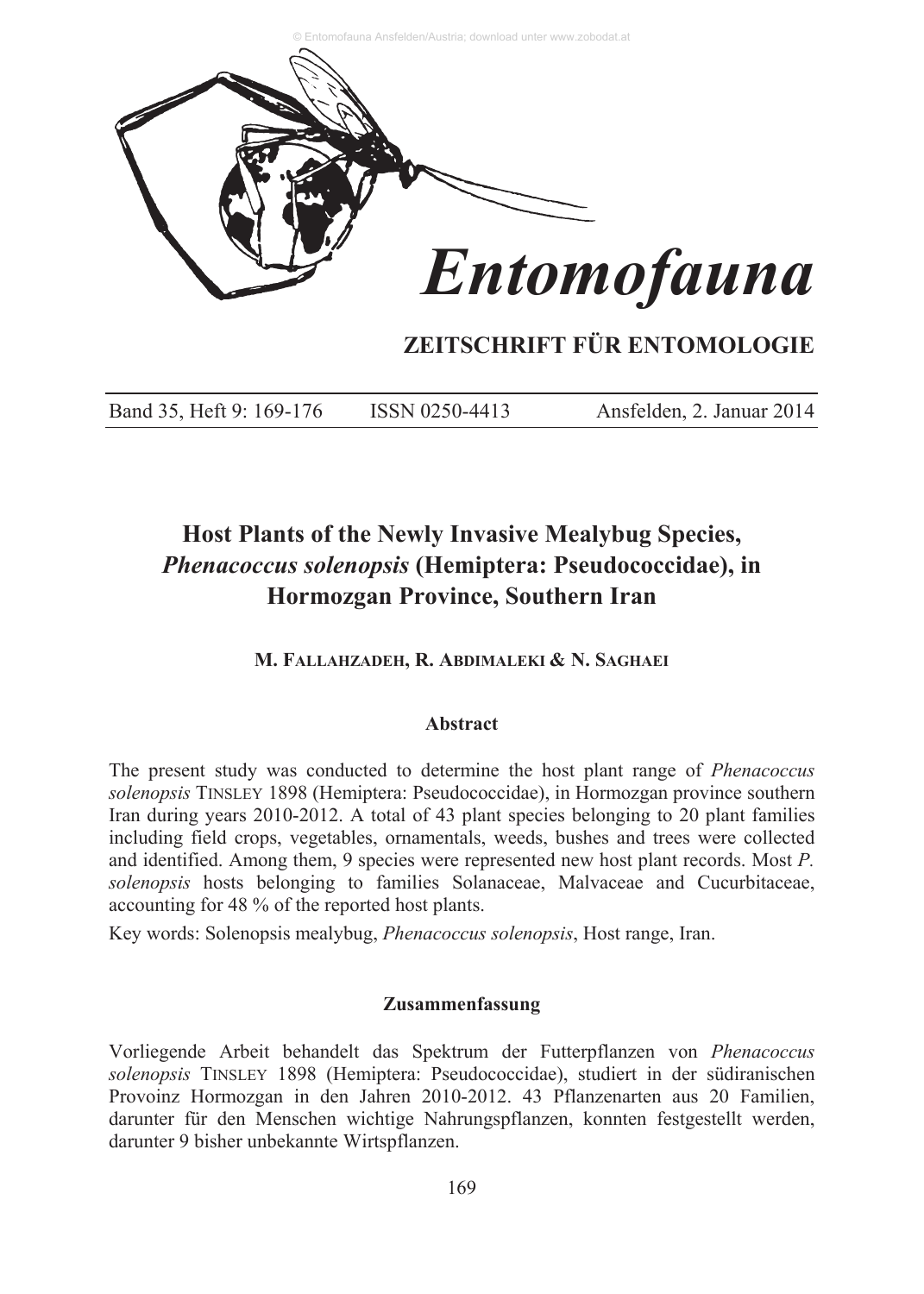#### **Introduction**

The solenopsis mealybug, *Phenacoccus solenopsis* (Hemiptera: Pseudococcidae) was originally described based on specimens from New Mexico and U.S.A (TINSLEY 1898). It is now found in numerous regions and countries (BEN-DOV et al. 2012). This species will be referred to as the cotton field mealybug, although its host range is diverse and attacks numerous agricultural crops, weeds, ornamentals and medicinal plants (ABBAS et al. 2005, HODGSON et al. 2008, ARIF et al. 2009; WANG et al. 2010, SING et al. 2012). In Asia, this pest also has been reported to be present in Pakistan (ABBAS et al. 2005), India (YOUSUF et al. 2007), Thailand and Taiwan (HODGSON et al. 2008), China (WANG et al. 2009, 2010) and Indonesia (MUNIAPPAN et al. 2011) and causes economic damage in cotton field crops in Pakistan and India (NAGRARE et al. 2009). *P. solenopsis* is a serious pest which occurs ubiquitously in the Hormozgan province in south of Iran and it was collected for the first time on *Hibiscus rosa-sinensis* (Malvaceae), on 1<sup>st</sup> Jan, 2009 in Bandar Abbas (located at 27°12'32"N, 56°17'27.6"E) (MOGHADDAM & BAGHERI 2010). The solenopsis mealybug is now widely distributed throughout the cotton growing areas of the province. Our knowledge of the host range of *P. solenopsis* in Iran is rudimentary. Here, we present results of three years studies that contribute to the knowledge of the host plant range of *P. solenopsis* in Hormozgan southern Iran and provide 9 new host records.

#### **Materials and methods**

Surveys for host plants of *P. solenopsis* were conducted in cultivated and non-cultivated plants in different area of Hormozgan province, Iran, from 2010 to 2012. Hormozgan province is like a strap from the North West to the South East and is located on the northern part of the Persian Gulf and the Oman Sea between 25° 30' and 28° 53' North (Latitude) and 52° 44' to 59° 16' East (Longitude) and dominates the Strait of Hormuz. High temperature, low precipitation, and the extension of semi-arid and arid climate are among the climatic characteristics of this province. Consequently, the agriculture of the region is affected by the imposed climatic conditions. During sampling, host plants of *P. solenopsis* were examined, and later categorized for infestation levels as described in ARIF et al. (2009).

#### **Results and discussion**

A total of 43 plant species from 20 families were recorded to be host of *P. solenopsis* in Hormozgan province southern Iran (Table 1). The family Solanaceae recorded the highest numbers of host plants followed by Malvaceae and Cucurbitaceae, respectively. The following division of total host can be made: Amaranthaceae 2.32 % (1 species), Apocynaceae 2.32 % (1 species), Asclepiadace 2.32 % (1 species), Asteraceae 6.98 % (3 species), Chenopodiaceae 2.32 % (1 species), Convolvulaceae 4.67 % (2 species), Cucurbitaceae 11.64 % (5 species), Euphorbiaceae 2.32 % (1 species), Lamiaceae 4.67 % (2 species), Malvaceae 16.28 % (7 species), Meliaceae 2.32 % (1 species), Mimosaceae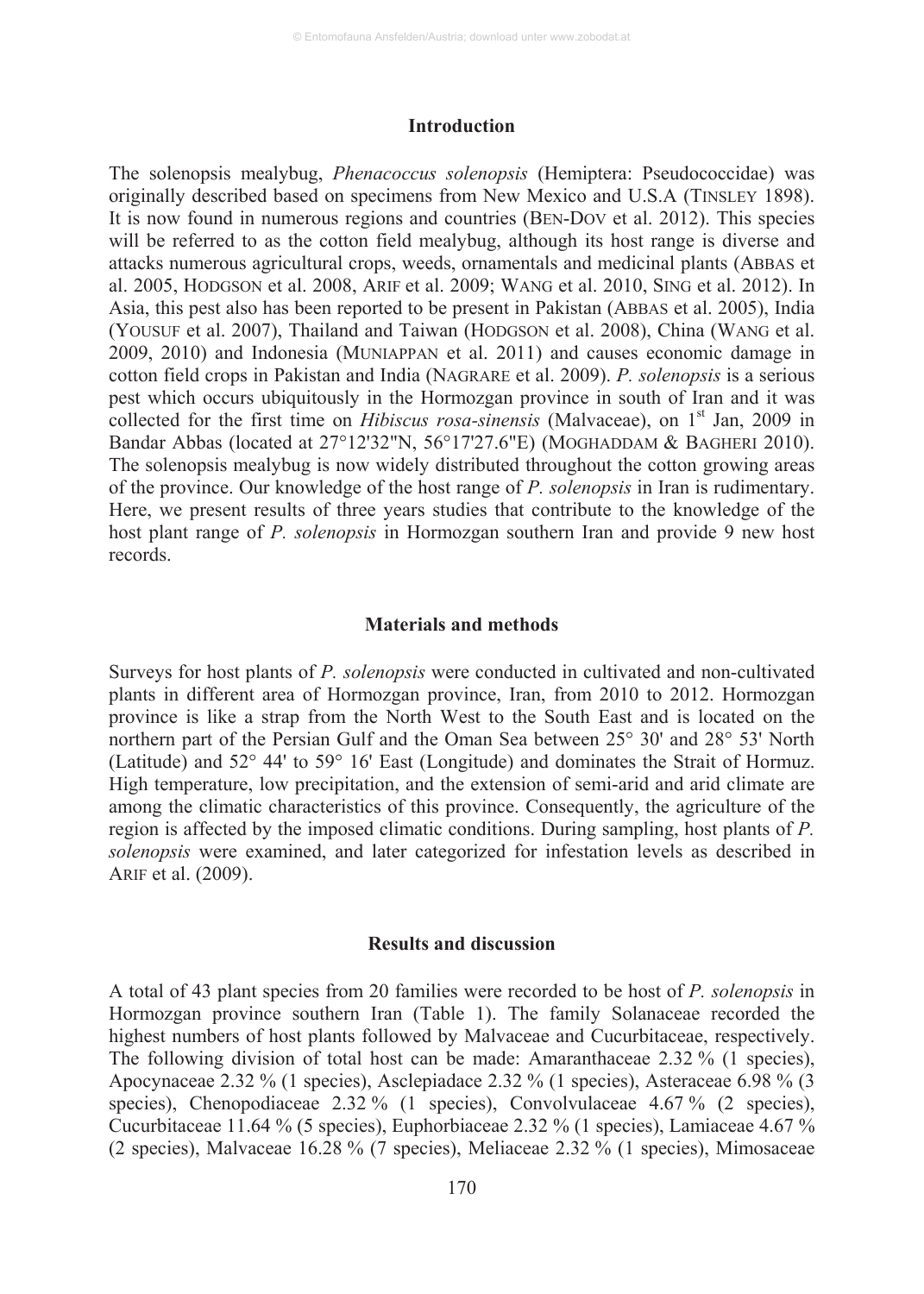2.32 % (1 species), Moraceae  $6.97\%$  (3 species), Pedaliaceae 2.32 % (1 species), Poaceae 2.32 % (1 species), Sapindaceae 2.32 % (1 species), Solanaceae 20.94 % (9 species), Rhamnaceae 2.32 % (1 species) and Verbenaceae 2.32 % (1 species). The solenopsis mealybug was found on 7 plant species *Abelmoschus esculentus*, *Gossypium*, *Hibiscus rosa-sinensis* (Malvaceae); *Sesamum orientale* (Pedaliaceae) and *Cestrum nocturnum*, *Solamum melongena*, *Solamum nigrum*, (Solanaceae) with high level of infection.

The host plant list of *P. solenopsis* in Pakistan was prepared by ARIF et al. (2009), and then additional researches were conducted in other parts of the world and so far 192 species belonging to 55 families have been recorded (BEN-DAV et al. 2012). During the course of the 3-year study period, 43 plant species from 20 families were recorded to be host of *P. solenopsis* in Hormozgan province southern Iran. The total number of host plant species being 201 species belonging to 56 families, as a result of present study one family (Sapindaceae) and 9 species, (*Amaranthus retroflexus* L.; *Ipomoea tricolor* CAV.; *Abutilon fruticosum* GUILL & PERR.; *Abutilon hirtum* (LAM.) SWEET; *Malva neglecta* WALLR.; *Acacia nilotica* (L.) WILLD. EX DELILE; *Ficus religiosa* L.; *Dodonaea viscosa* (L.) JACQ. and *Petunia integrifolia* (HOOK.) SCHINZ & THELL. were added.

There have recently been much agricultural trade between Iran and Pakistan and also other Asian countries. Thus the accidental introduction of *P. solenopsis* has already been expected (MOGHADDAM & BAGHERI 2010), so; quarantine issues are a major concern for this mealybug.

#### **Acknowledgements**

The authors are indebted to DR. AMIR BORJIAN (Department of Botany, Jahrom Branch, Islamic Azad University, Jahrom, IRAN) for invaluable help with the project. The research was supported by Islamic Azad University, Jahrom Branch, Iran.

#### **References**

- ABBAS G., ARIF M.J. & S. SAEED (2005): Systematic status of a new species of the genus *Phenacoccus* COCKERELL (Pseudococcidae), a serious pest of cotton, *Gossypium hirsutum* L., in Pakistan. – Pakistan Entomologist **27** (1): 83-84.
- ARIF M.I., RAFIQ M. & A. GHAFFAR (2009): Host plants of cotton mealybug (*Phenacoccus solenopsis*): a new menace to cotton agroecosystem of Punjab, Pakistan. – International Journal of Agriculture & Biology **11**: 163-167.
- BEN-DOV Y., MILLER D.R. & G.A.P. GIBSON (2012): ScaleNet: Available on-line at: http://www.sel.barc.usda.gov/scalenet/scalenet.htm. Accessed: 2 February 2012.
- HODGSON C.J., ABBAS G., ARIF M.J., SAEED S. & H. KARAR (2008): *Phenacoccus solenopsis* Tinsley (Sternorrhyncha: Coccoidea: Pseudococcidae), an invasive mealybug damaging cotton in Pakistan and India, with a discussion on seasonal morphological variation. – Zootaxa **1913**: 1-35.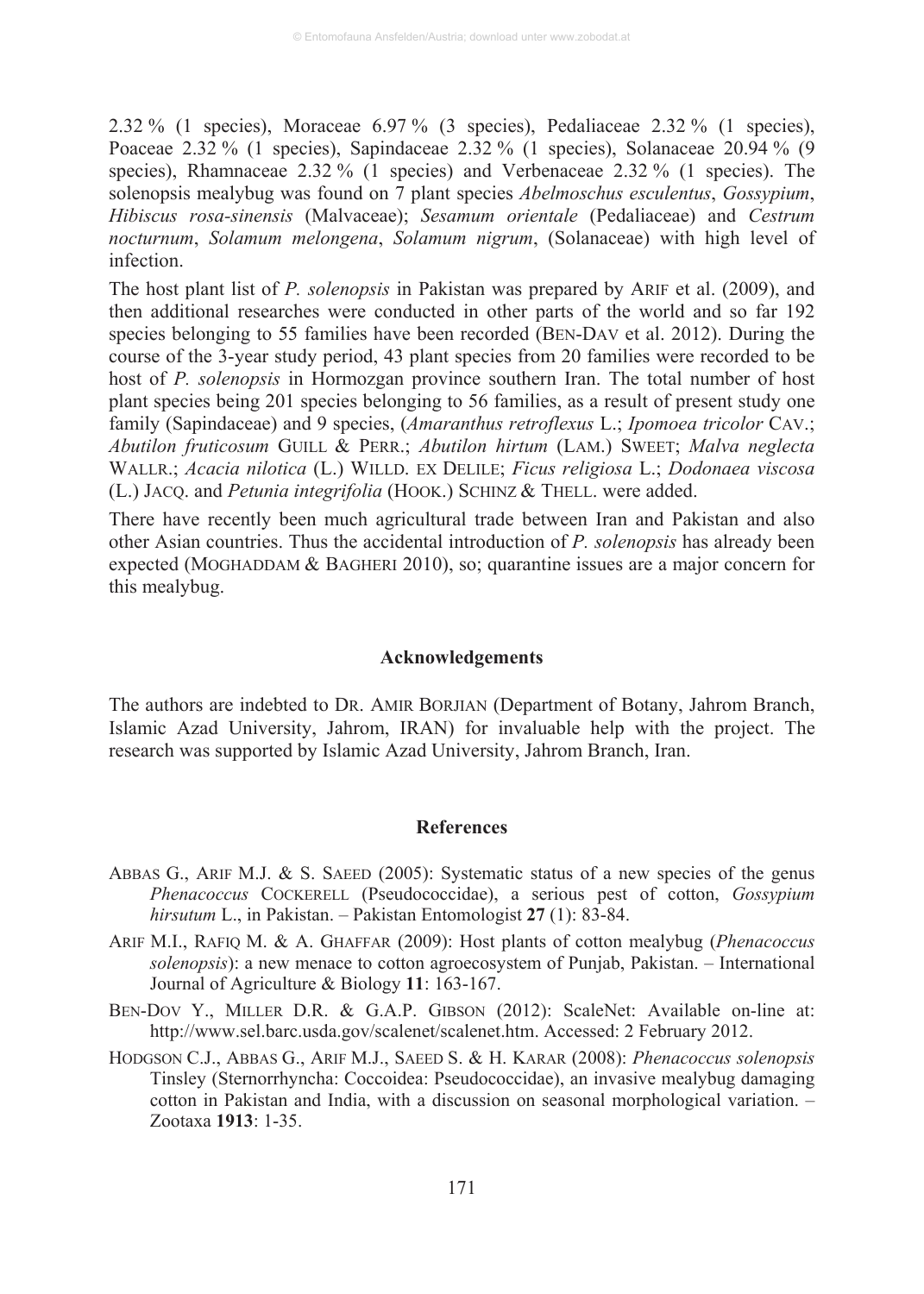- MOGHADDAM M. & A. N. BAGHERI (2010): A new record of mealybug pest in the south of Iran, *Phenacoccus solenopsis* (Hemiptera: Coccoidea: Pseudococcidae). – Journal of Entomological Society of Iran **30** (1): 67-69.
- MUNIAPPAN R., SHEPARD B.M., WATSON G.W., CARNER G.R., RAUF A., SARTIAMI D., HIDAYAT P., AFUN J.V.K., GOERGEN G. & A. K.M. ZIAUR RAHMAN (2011): New Records of Invasive Insects (Hemiptera: Sternorrhyncha) in Southeast Asia and West Africa. – Journal of Agricultural and Urban Entomology **26** (4):167-174.
- NAGRARE V.S., KRANTHI S., BIRADAR V.K., ZADE N.N., SANGODE V., KAKDE G., SHUKLA R.M., SHIVARE D., KHADI B.M. & K.R. KRANTHI (2009): Widespread infestation of the exotic mealybug species. *Phenacoccus solenopsis* (TINSLEY) (Hemiptera: exotic mealybug species, *Phenacoccus solenopsis* (TINSLEY) (Hemiptera: Pseudococcidae), on cotton in India. – Bulletin of Entomological Research **99** (5): 537- 541.
- SINGH S., SHARMA R., KUMAR R., GUPTA V.K. & V.K. DILAWARI (2012): Molecular typing of mealybug *Phenacoccus solenopsis* populations from different hosts and locations in Punjab. – India Journal of Environmental Biology **33**: 539-543.
- TINSLEY J.D. (1898): An ants'-nest coccid from New Mexico. Canadian Entomologist **30**: 47-48.
- WANG Y., WATSON G.W. & R. ZHANG (2010): The potential distribution of an invasive mealybug *Phenacoccus solenopsis* and its threat to cotton in Asia. – Agricultural and Forest Entomology **12** (4): 403-416.
- WANG Y.P., WU S.A. & R.Z. ZHANG (2009): Pest risk analysis of a new invasive pest, *Phenacoccus solenopsis*, to China. – Chinese Bulletin of Entomology **46** (1): 101-106.
- YOUSUF M., TAYYIB M. & S. SHAZIA (2007): Mealybug problem on cotton in Pakistan. Pakistan Entomologist **24**: 49-50.

Authors' addresses:

Dr. Majid FALLAHZADEH

Department of Entomology

Jahrom Branch, Islamic Azad University

Jahrom, Iran

P. O. Box: 74135-355

E-mail: mfalahm@yahoo.com

Roohafza ABDIMALEKI

Department of Entomology

Jahrom Branch, Islamic Azad University

Jahrom, Iran

E-mail: roohafzaabdimaleki@yahoo.com

Dr. Nazila SAGHAEI Department of Entomology Marvdasht Branch, Islamic Azad University Marvdasht, Iran E-mail: nazila\_saghaei@yahoo.com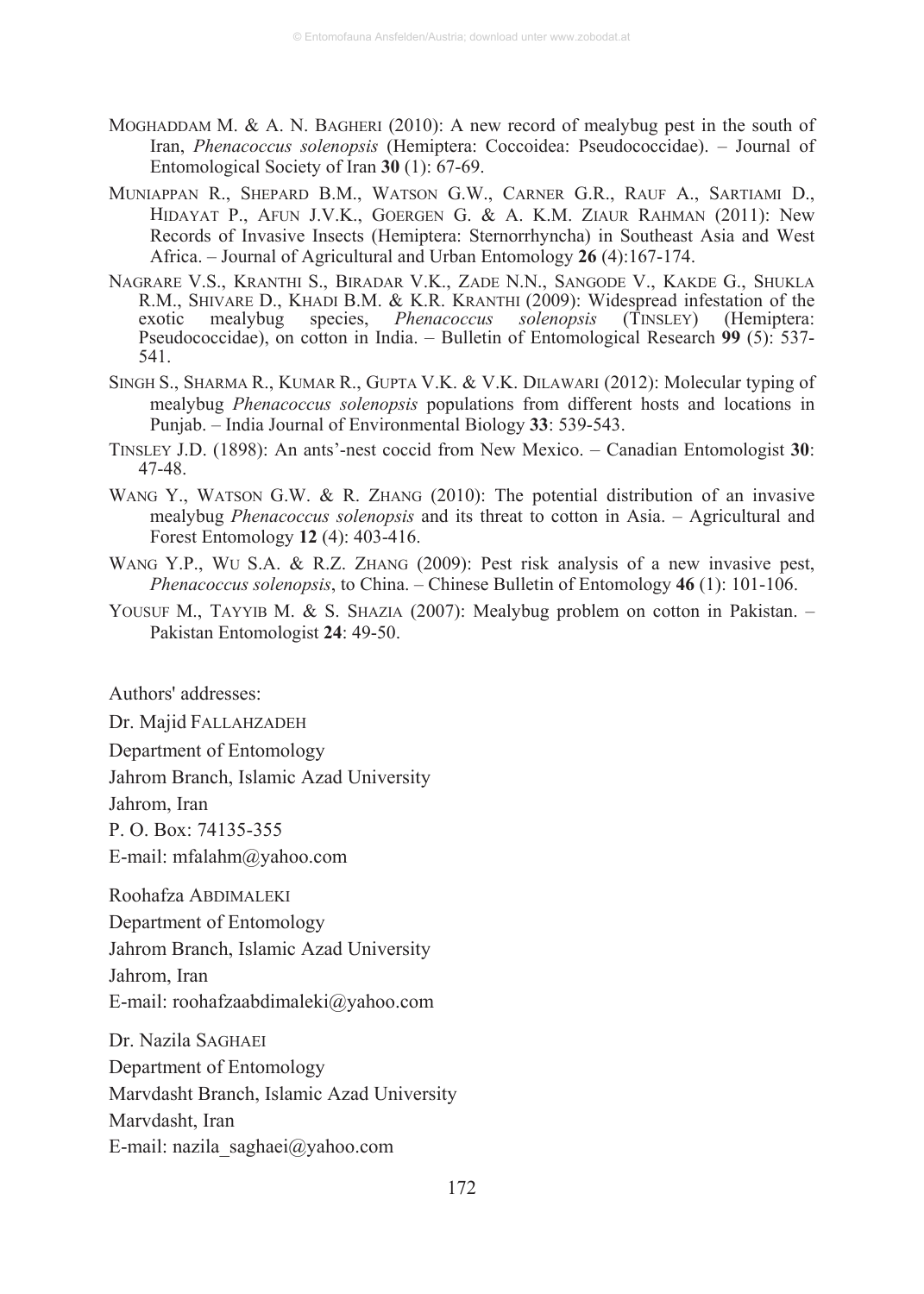| <b>Family-Scientific name</b>                   | <b>Common name</b>  | <b>Plant category</b> | DI     |
|-------------------------------------------------|---------------------|-----------------------|--------|
| 1. Amaranthaceae                                |                     |                       |        |
| Amaranthus retroflexus L.                       | Redroot amaranth    | Weed                  | ***    |
| 2. Apocynaceae                                  |                     |                       |        |
| Nerium oleander L.                              | Oleander            | Ornamental            | **     |
| 3. Asclepiadace                                 |                     |                       |        |
| Calotropis procera (AITON) W.T.<br><b>AITON</b> | Rooster tree        | Weed                  | $\ast$ |
| 4. Asteraceae                                   |                     |                       |        |
| Helianthus annuus L.                            | Common<br>sunflower | Crop                  | ***    |
| Zinnia violacea Cav.                            | Elegant zinnia      | Ornamental            | $**$   |
| Xanthium strumarium L.                          | Rough cocklebur     | Weed                  | **     |
| 5. Chenopodiaceae                               |                     |                       |        |
| Chenopodium album L.                            | lambs quarters      | Weed                  | *      |
| 6. Convolvulaceae                               |                     |                       |        |
| Convolvulus arvensis L.                         | Field bindweed      | Weed                  | **     |
| Ipomoea tricolor CAV.                           | Granny vine         | Ornamental            | *      |
| 7. Cucurbitaceae                                |                     |                       |        |
| Citrullus colocynthis (L.) SCHRAD.              | Colocynth           | Weed                  | $***$  |
| Citrullus lanatus (THUNB.) MATSUM.<br>& Nakai   | Watermelon          | Vegetable             | $***$  |
| Lagenaria siceraria (MOLINA)<br>STANDL.         | Bottle gourd        | Vegetable             | **     |
| Luffa MILL.                                     | Luffa               | Vegetable             | *      |
| Momordica charantia L.                          | Balsam pear         | Vegetable             | $\ast$ |
| 8. Euphorbiaceae                                |                     |                       |        |

**Table 1**: Host plants of *Phenacoccus solenopsis* with its infestation levels in Hormozgan Province, Iran.1

 $\overline{a}$ 

<sup>&</sup>lt;sup>1</sup> DI: Degree of Infestation:  $*$ = Incidental  $**$  = Low  $***$  = Medium  $***$  = High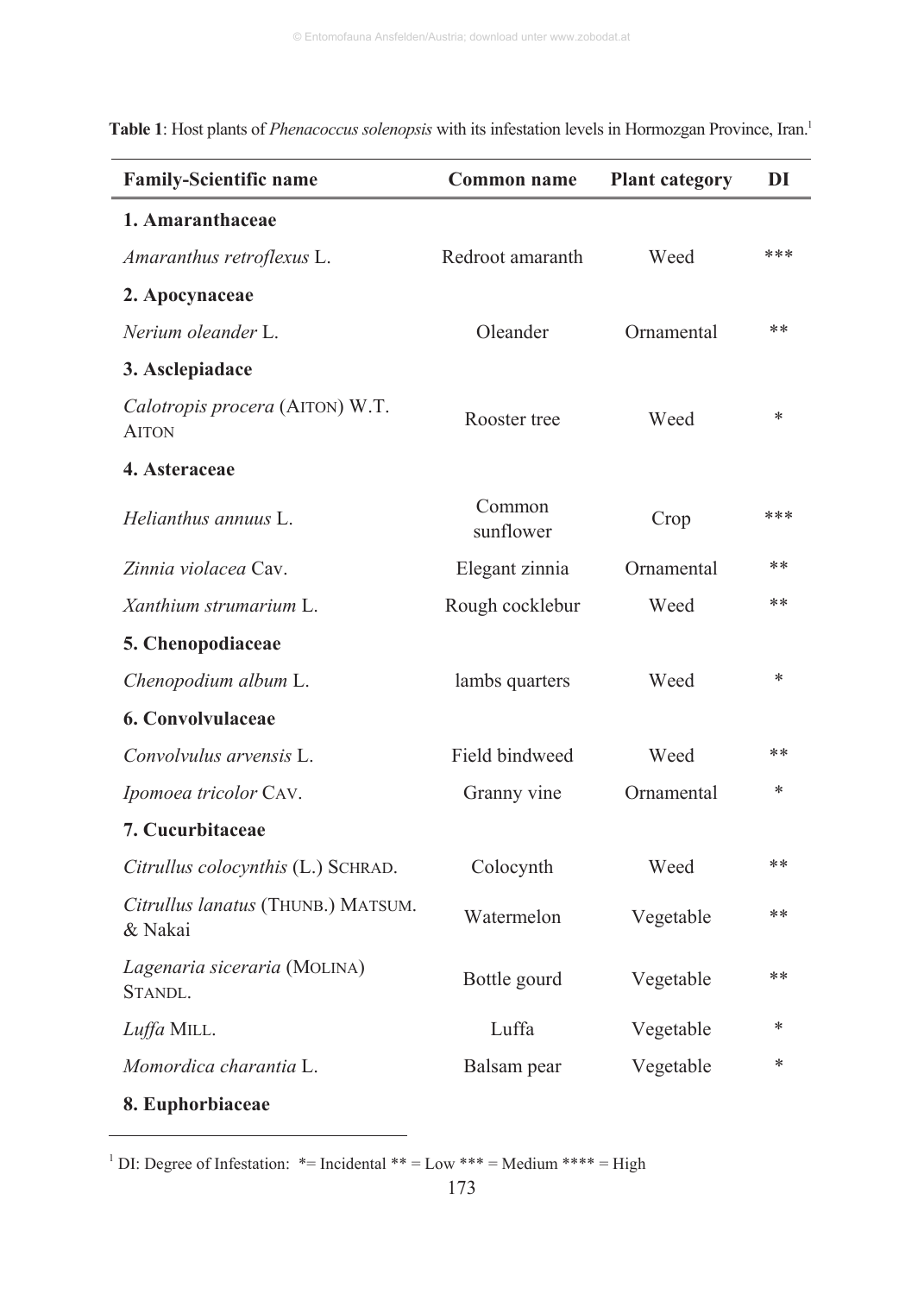| <b>Family-Scientific name</b>                   | <b>Common name</b>            | <b>Plant category</b> | DI     |
|-------------------------------------------------|-------------------------------|-----------------------|--------|
| Ricinus communis L.                             | Castor bean                   | Tree                  | $\ast$ |
| 9. Lamiaceae                                    |                               |                       |        |
| Mentha spicata L.                               | Spearmint                     | Weed                  | **     |
| Salvia L                                        | Sage                          | Ornamental            | **     |
| 10. Malvaceae                                   |                               |                       |        |
| Abelmoschus esculentus (L.)<br><b>MOENCH</b>    | Okra                          | Vegetable             | ****   |
| Abutilon fruticosum GUILL & PERR.               | Texas Indian<br>mallow        | Weed                  | ***    |
| Abutilon hirtum (LAM.) SWEET                    | Florida Keys<br>Indian mallow | Weed                  | ***    |
| Gossypium L.                                    | Cotton                        | Crop                  | ****   |
| Hibiscus rosa-sinensis L.                       | Shoeblack plant               | Ornamental            | ****   |
| 11. Meliaceae                                   |                               |                       |        |
| Azadirachta indica A. JUSS.                     | Neem                          | Tree                  | $\ast$ |
| 12. Mimosaceae                                  |                               |                       |        |
| Acacia nilotica (L.) WILLD. ex<br><b>DELILE</b> | gum arabic tree               | Tree                  | *      |
| 13. Moraceae                                    |                               |                       |        |
| Ficus carica L.                                 | Edible fig                    | Tree                  | *      |
| Ficus religiosa L.                              | Peepul tree                   | Tree                  | $\ast$ |
| Morus alba L.                                   | White mulberry                | Tree                  | *      |
| 14. Pedaliaceae                                 |                               |                       |        |
| Sesamum orientale L.                            | Sesame                        | Crop                  | ****   |
| 15. Poaceae                                     |                               |                       |        |
| Cynodon dactylon (L.) PERS.                     | Bermuda grass                 | Weed                  | $\ast$ |
| 16. Sapindaceae                                 |                               |                       |        |
| Dodonaea viscosa (L.) JACQ.                     | Florida hopbush               | Tree                  | *      |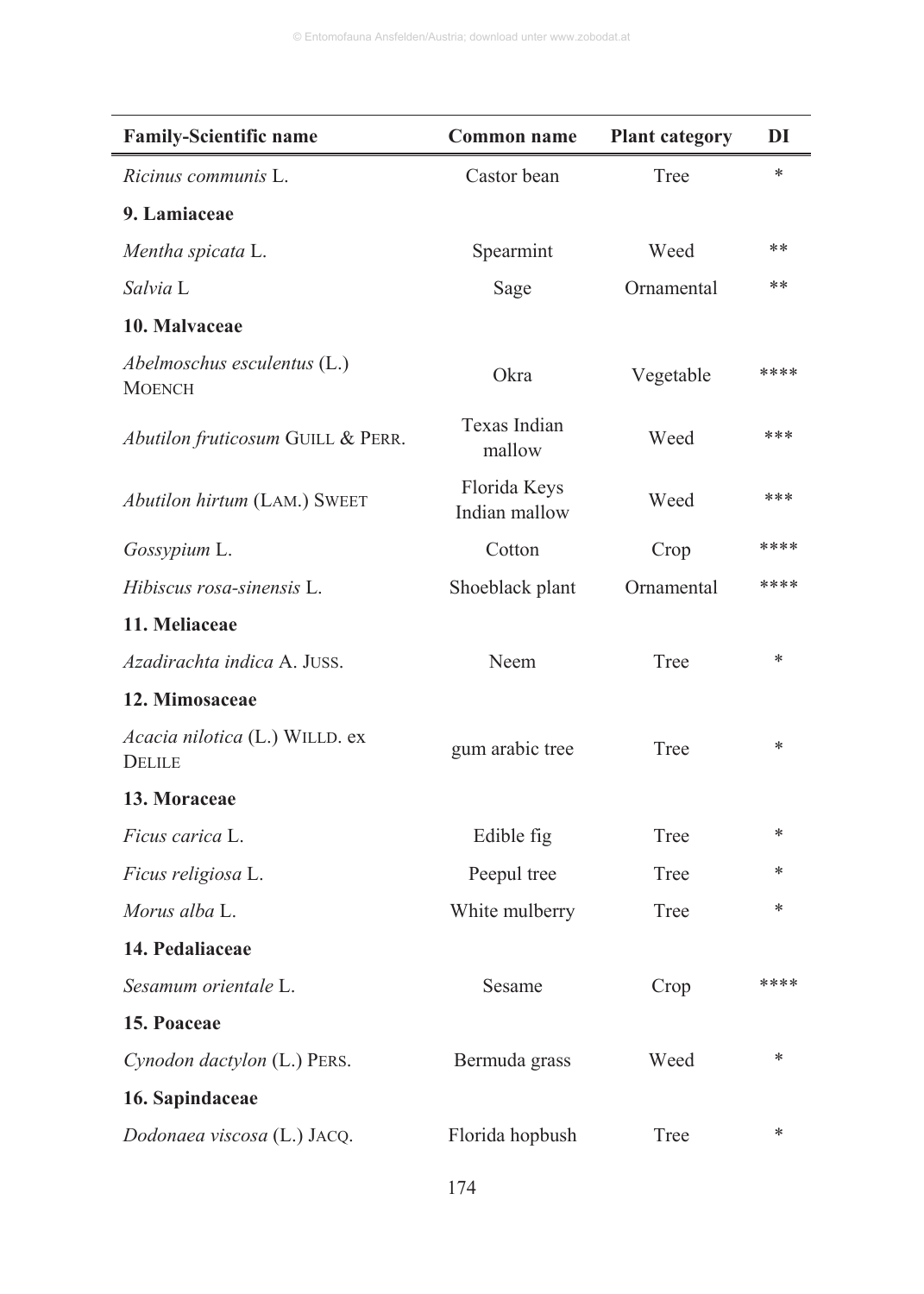| <b>Family-Scientific name</b>                     | Common name              | <b>Plant category</b> | DI   |
|---------------------------------------------------|--------------------------|-----------------------|------|
| 17. Rhamnaceae                                    |                          |                       |      |
| Ziziphus mauritiana LAM.                          | Indian jujube            | Tree                  | *    |
| 18. Verbenaceae                                   |                          |                       |      |
| Lantana camara L.                                 | Lantana                  | Ornamental            | ***  |
| 19. Solanaceae                                    |                          |                       |      |
| Capsicum frutescens L.                            | Red chilly               | Vegetable             | **   |
| Cestrum nocturnum L.                              | Night jessamine          | Ornamental            | **** |
| Lycopersicon esculentum (L.) MILL.                | Tomato                   | Vegetable             | **   |
| Nicotiana tabacum L.                              | Common tobacco           | Crop                  | **   |
| Petunia integrifolia (HOOK.) SCHINZ<br>$&$ THELL. | Violet flower<br>petunia | Ornamental            | **   |
| Solamum melongena L.                              | Eggplant                 | Vegetable             | **** |
| Solamum nigrum L.                                 | Black nightshade         | Weed                  | **** |
| Solamum tuberosum L.                              | Potato                   | Vegetable             | ***  |
| Withania somnifera (L.) DUNAL                     | Withania                 | Weed                  | **   |
| 20. Verbenaceae                                   |                          |                       |      |
| Lantana camara L.                                 | Lantana                  | Ornamental            | ***  |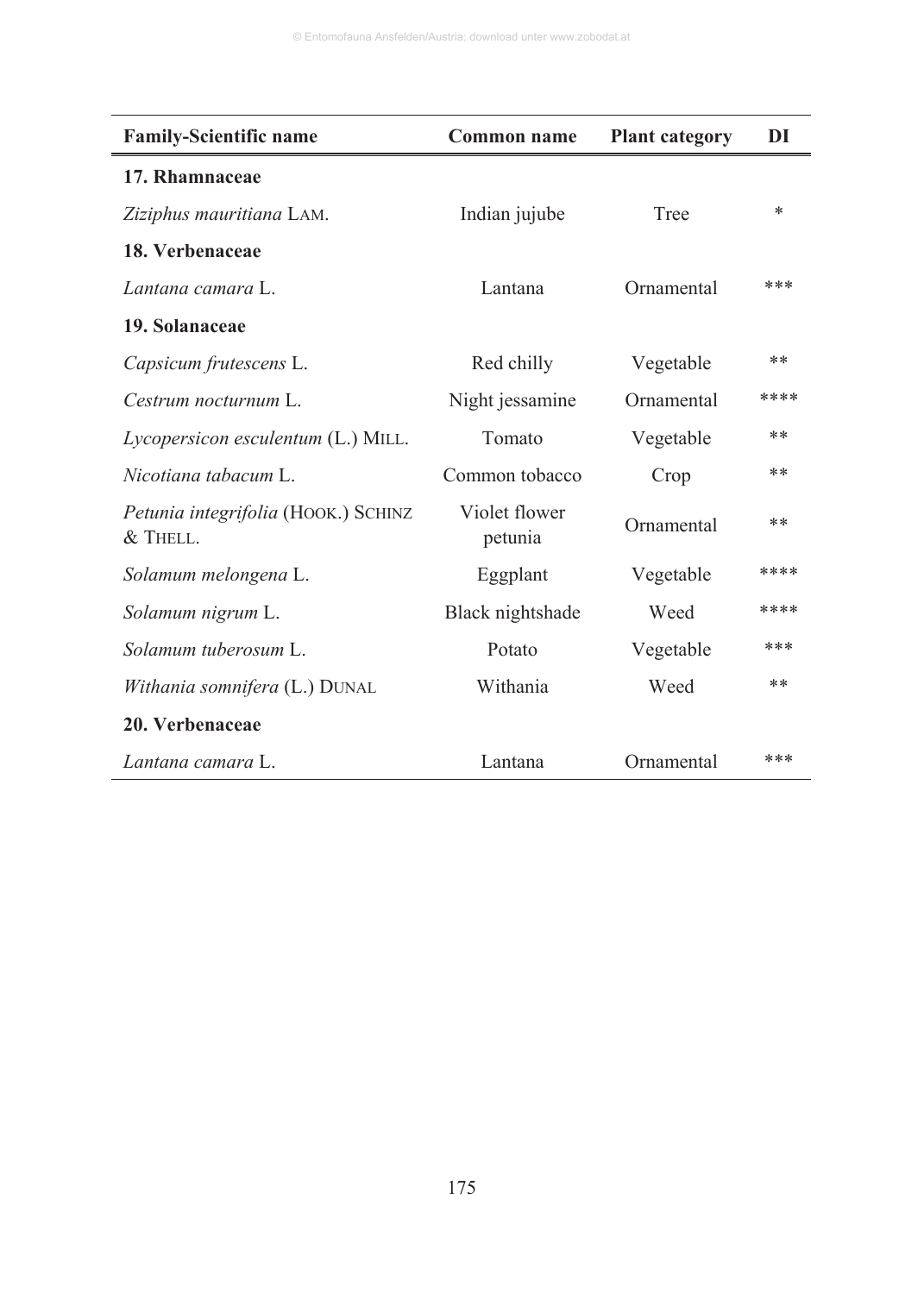© Entomofauna Ansfelden/Austria; download unter www.zobodat.at

Druck, Eigentümer, Herausgeber, Verleger und für den Inhalt verantwortlich:

Maximilian SCHWARZ, Konsulent f. Wissenschaft der Oberösterreichischen Landesregierung, Eibenweg 6, A-4052 Ansfelden, E-Mail: maximilian.schwarz@liwest.at.

|          | Redaktion: Erich DILLER, ZSM, Münchhausenstraße 21, D-81247 München;                     |
|----------|------------------------------------------------------------------------------------------|
|          | Roland GERSTMEIER, Lehrstuhl f. Tierökologie, H.-C.-v.-Carlowitz-Pl. 2, D-85350 Freising |
|          | Fritz GUSENLEITNER, Lungitzerstr. 51, A-4222 St. Georgen/Gusen;                          |
|          | Wolfgang SPEIDEL, MWM, Tengstraße 33, D-80796 München;                                   |
|          | Thomas WITT, Tengstraße 33, D-80796 München.                                             |
| Adresse: | Entomofauna, Redaktion und Schriftentausch c/o Museum Witt, Tengstr. 33, 80796 München.  |

Deutschland, E-Mail: thomas@witt-thomas.com; Entomofauna, Redaktion c/o Fritz Gusenleitner, Lungitzerstr. 51, 4222 St. Georgen/Gusen, Austria, E-Mail: f.gusenleitner@landesmuseum.at